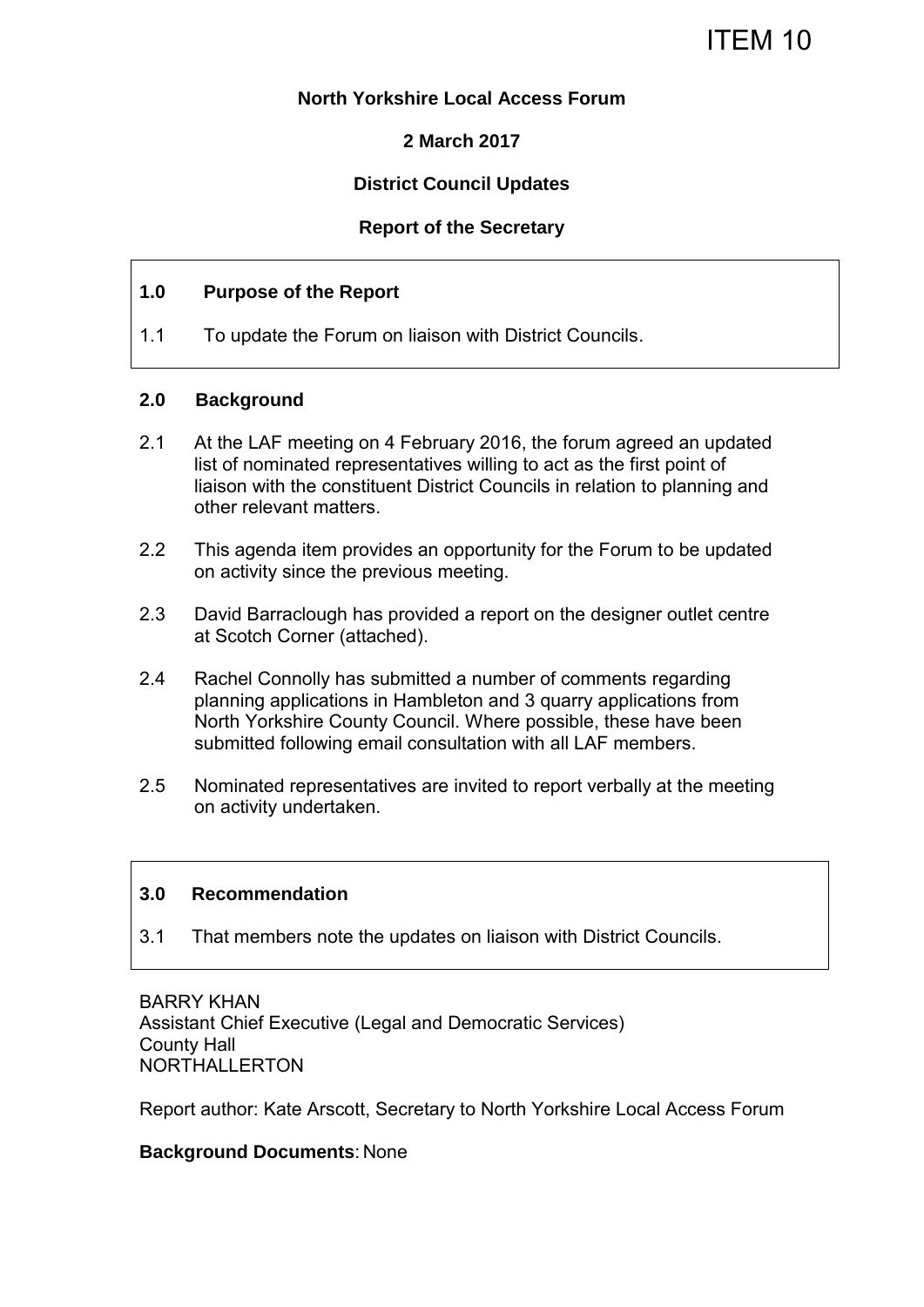#### **RICHMONDSHIRE DISTRICT**

#### **Proposed Designer Outlet Centre at Scotch Corner**

On  $1<sup>st</sup>$  December 2016, the Secretary of State (DCLG) granted planning permission for the two alternative schemes for development of a Designer Outlet Centre at Scotch Corner (Richmondshire District Council (RDC) planning applications 14/00687 and 15/00806). The schemes differed in the amounts of shopping floorspace and car parking proposed, but were identical in terms of highway layout and other works outside the development site. RDC Planning Committee resolved that it was minded to grant permission for both schemes, but they were called in for determination by the Secretary of State so that he could satisfy himself that the proposals were consistent with Richmondshire's Development Plan. A public inquiry into both schemes, heard by a Planning Inspector on behalf of the Secretary of State, was held in Richmond at the beginning of May 2016.

As previously reported, I had submitted lengthy advice to RDC on application 14/00687, on behalf of the LAF, on 20<sup>th</sup> September 2014, ending -

*"In summary, the Local Access Forum advises that the access issues arising from the development proposals might best be addressed by requiring the developer to incorporate the following elements into the scheme:* 

*1. a light-controlled crossing of both carriageways of the A6108 between Scotch Corner roundabout and the proposed egress point from the new development to the northbound carriageway of the A6108;* 

*2. a path on the eastern margin of the A6108 between Scotch Corner roundabout and the new roundabout to the south, suitably surfaced for use by pedestrians and equestrians; and 3. light-controlled crossings of preferably all four legs from the proposed southern roundabout."*

(The new roundabout on the A6108, referred to above, appears subsequently to have acquired the name "Blue Anchor Roundabout".)

When commenting on the second application - 15/00806 - on 26<sup>th</sup> October 2015, I simply repeated my earlier advice as there were no material differences between the two applications in terms of the issues that might be of interest to the LAF.

Following the public inquiry, the Inspector's report to the Secretary of State did contain a brief reference to the LAF's earlier comments -

*"North Yorkshire Local Access Forum expresses concern that the highway design does not provide adequate provision for the safety of non-car users".*

Although it might be claimed that this scarcely did justice to the detail of the LAF's earlier advice, the Secretary of State has conditioned his grant of planning permission with a whole raft of detailed requirements. Of particular interest, these include –

"*There shall be no excavation or other ground works, except for investigative works, or the depositing of material on the site in connection with the construction of the access road or buildings or other works, until details of the following highway improvement works have been submitted to and approved in writing by the local planning authority:* 

- *(a) the approved site access from the Blue Anchor Roundabout;*
- *(b) the approved signalised junction from the site to the A6108, which shall include connection to the signal controller system at Scotch Corner junction, including approved signal management systems;*
- *(c) the approved amendments to the A6108 between Scotch Corner Roundabout and Blue Anchor Roundabout, including improvements to bus stops;*
- *(d) the approved amendments to Scotch Corner Roundabout and its slip roads and widening of Middleton Tyas Lane; and*
- *(e) the approved facilities for pedestrians and cyclists between Middleton Tyas Lane and the site.*